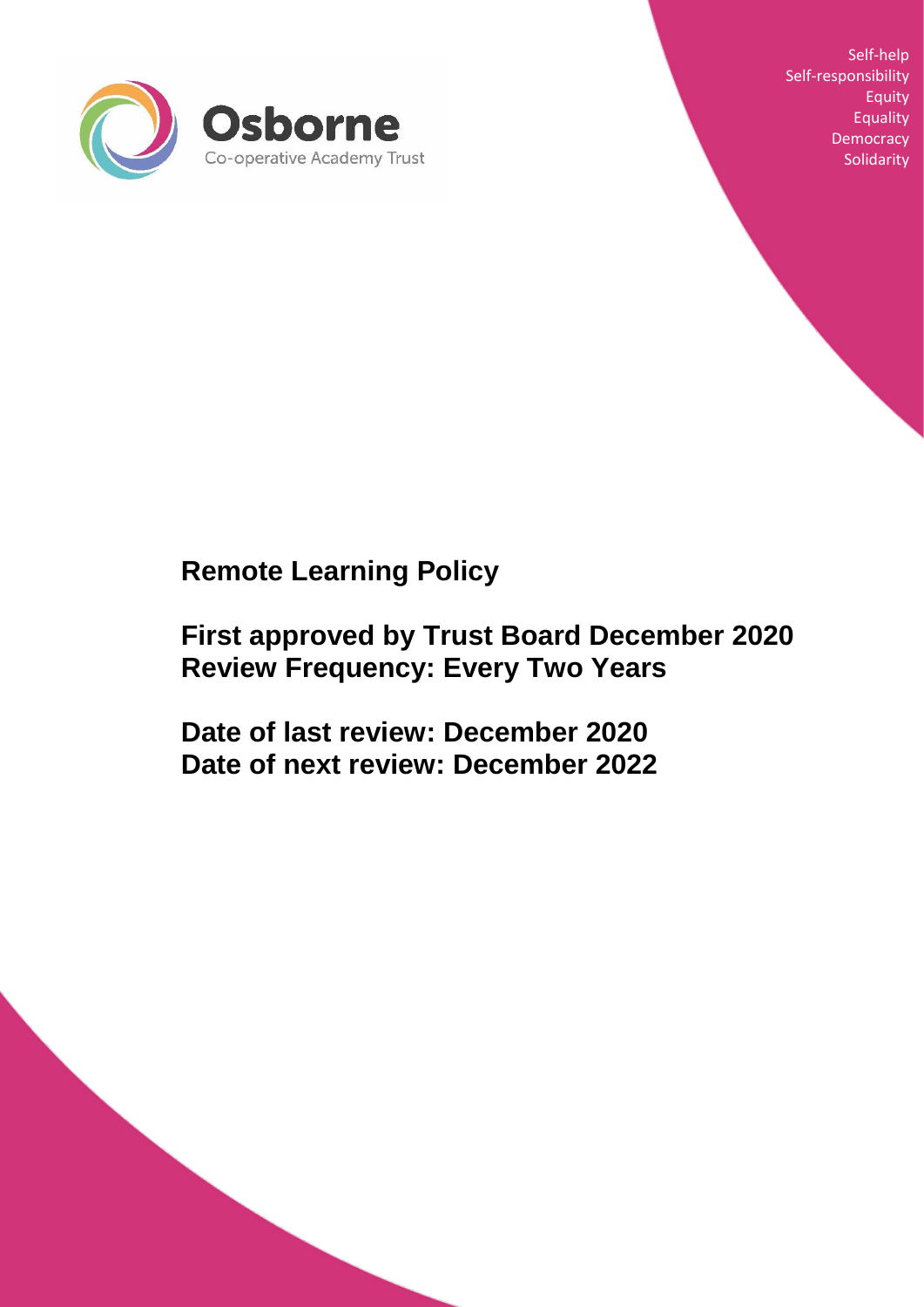# **Osborne Co-operative Academy Trust**

#### **Version Control**

| Author    | <b>Date Created</b> | <b>Version</b> | <b>Notes</b>               |
|-----------|---------------------|----------------|----------------------------|
| L. Coates | December 2020       | 1.0            | Approved by Chair's Action |
|           |                     |                |                            |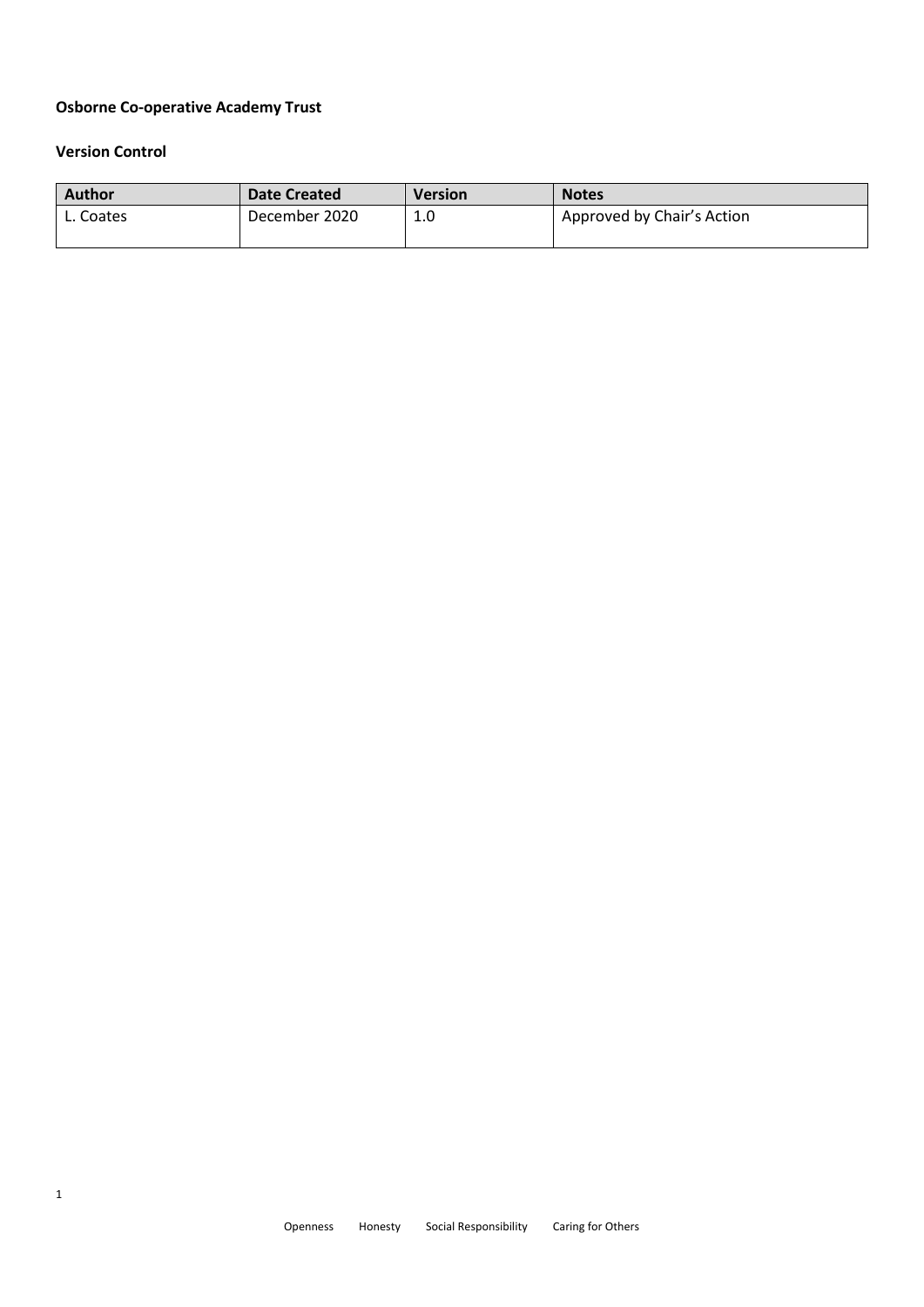#### **Osborne Co-operative Academy Trust**

Osborne Co-operative Academy Trust is a multi-academy trust (MAT) incorporated around the principles and values of the international co-operative movement. These are Equality, Equity, Democracy, Self-help, Self-Responsibility and Solidarity, along with the ethical values of openness, honesty, social responsibility and caring for others. These values and principles underpin all our actions.

#### **Statement of Intent**

Education activities will be created in a range of formats, so that they are accessible to all, reducing the risk of any pupil being left behind. In England the Department for Education has no expectations that teachers should live stream or pre- record lessons. Schools should consider the approaches that best suit the needs of their pupils and staff (DfE, 2020)

At **Arthur Bugler Primary School**, we understand the need to continually deliver high quality education, including during periods of remote learning – whether for an individual pupil or many. We recognise the importance of maintaining high expectations in all areas of school life and ensuring that all pupils have access to the learning resources and support they need to succeed. The school will consult with parents/carers as swiftly as possible prior to the period of remote learning about what methods of delivering remote teaching are most suitable – alternate arrangements will be made where necessary.

Through the implementation of this policy, we aim to address the key concerns associated with remote working, such as online safety, access to educational resources, data protection, and safeguarding.

This policy aims to:

- Minimise the disruption to pupils' education and the delivery of the curriculum
- Ensure provision is in place so that all pupils have access to high quality learning resources
- Protect pupils from the risks associated with using devices connected to the internet
- Ensure staff, parent/carer, and pupil data remains secure and is not lost or misused
- Ensure robust safeguarding measures continue to be in effect during the period of remote learning
- Ensure all pupils have the provision they need to complete their work to the best of their ability, and to remain happy, healthy, and supported during periods of remote learning
- Ensure consistent expectations of staff when working remotely across our Trust

Signed by:

Abyant

Headteacher

Chair of Governors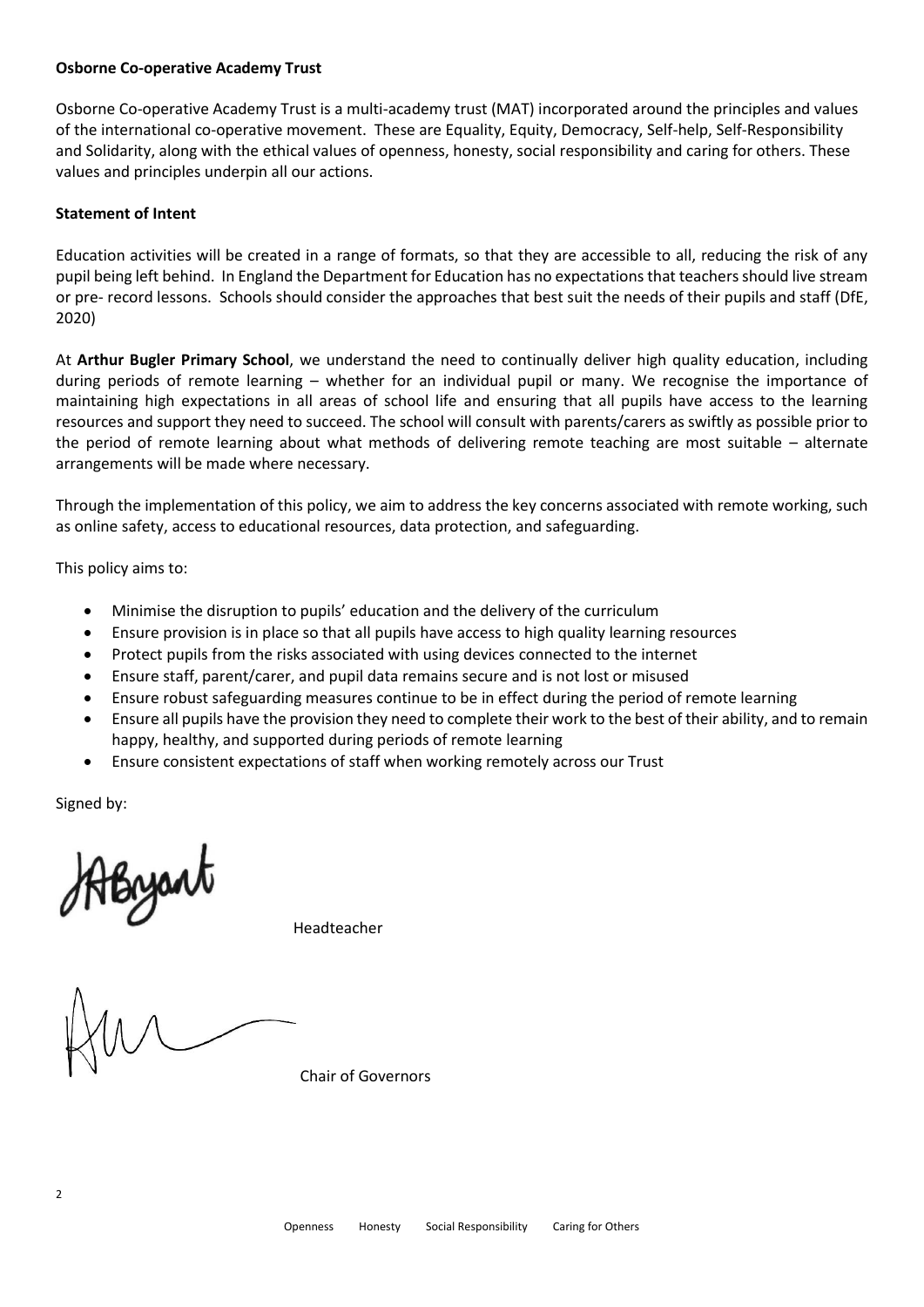## **Legal framework**

This policy has due regard to all relevant legislation and statutory guidance including, but not limited to, the following:

- Equality Act 2010
- Education Act 2004
- The General Data Protection Regulation (GDPR)
- The Reporting of Injuries, Diseases and Dangerous Occurrences Regulations 2013
- Data Protection Act 2018

This policy has due regard to national guidance including, but not limited to, the following:

- DfE (2019) 'Keeping children safe in education'
- DfE (2019) 'School attendance'
- DfE (2017) 'Special educational needs and disability code of practice: 0 to 25 years'
- DfE (2018) 'Health and safety: responsibilities and duties for schools'
- DfE (2018) 'Health and safety for school children'
- DfE (2016) 'Children missing education'
- DfE (2020) 'Safeguarding and remote education during coronavirus (COVID-19)

This policy operates in conjunction with the following school policies:

- Accessibility Plan
- Assessment Policy
- Attendance Policy
- Behaviour Policy
- Child Protection and Safeguarding Policy
- Children Missing Education Policy
- Curriculum Policy
- Data Handling and Security Policy
- Data Protection Policy
- Health and Safety Policy
- ICT Acceptable Use Policy
- Marking and Feedback Policy
- Online & ICT Policy
- Special Educational Needs and Disabilities (SEND) Policy
- Staff Code of Conduct

#### **Roles and responsibilities**

The Local Governing Body is responsible for:

- Ensuring that the school has robust risk management procedures in place
- Ensuring that the school has a business continuity plan in place, where required
- Evaluating the effectiveness of the school's remote learning arrangements in line with the Trust expectations

The Headteacher/Head of School is responsible for:

- Putting procedures and safe systems of learning into practice, which are designed to eliminate or reduce the risks associated with remote learning
- Ensuring all staff, parents/carers, and pupils are aware of the data protection principles outlined in the GDPR
- Ensuring that staff, parents/carers and pupils adhere to the relevant policies at all times
- Ensuring that there are arrangements in place for identifying, evaluating, and managing the risks associated with remote learning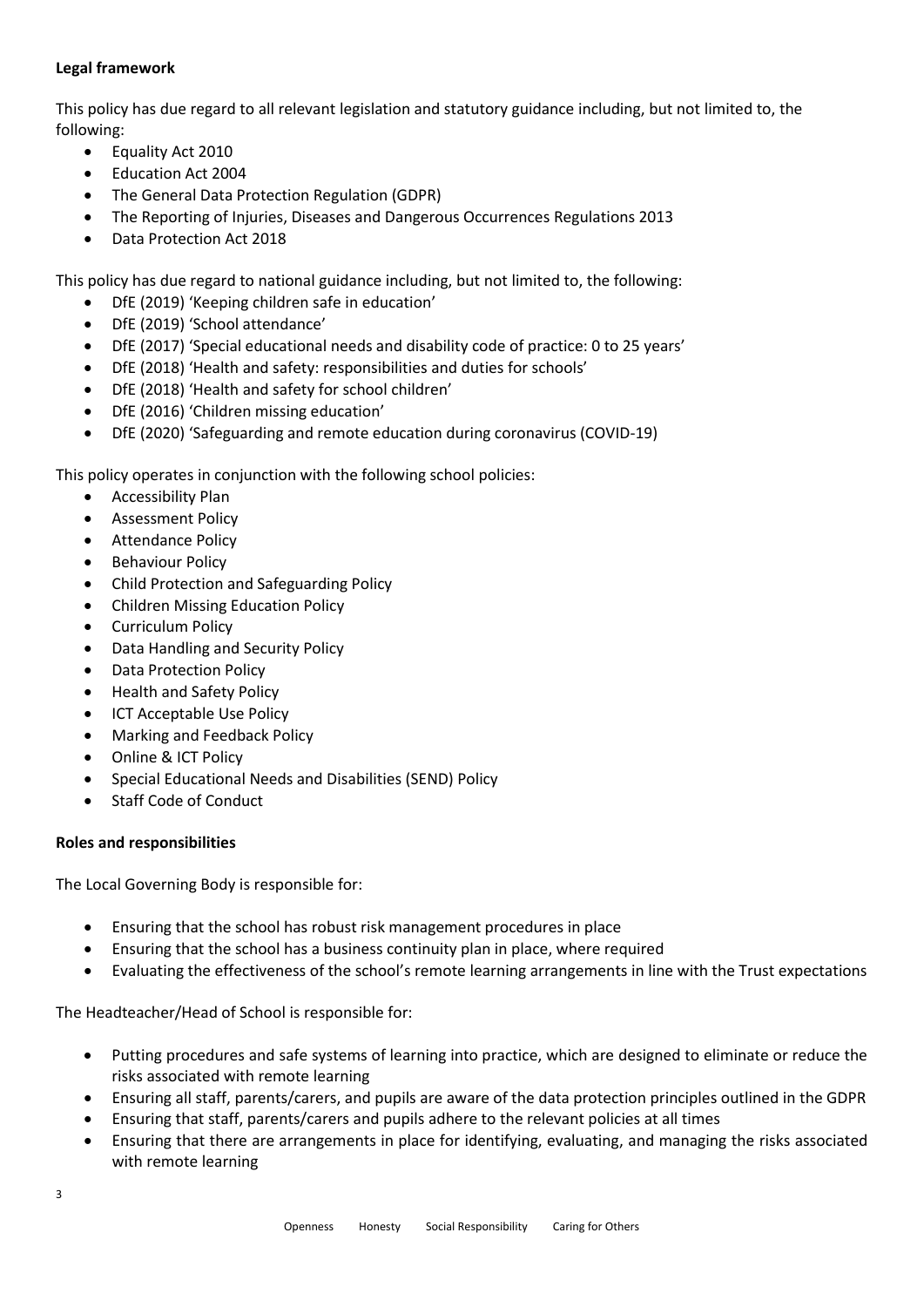- Identifying any teachers who may need additional support with delivering remote learning opportunities and establish training
- Ensuring that there are arrangements in place for monitoring incidents associated with remote learning
- Overseeing that the school has the resources necessary to action the procedures in this policy
- Reviewing the effectiveness of this policy every two years, unless there is a change in legislation, and communicating any changes to staff, parents/carers, and pupils
- Arranging any additional training staff may require to support pupils during the period of remote learning
- Conducting reviews on a weekly basis of the remote learning arrangements to ensure pupils' education does not suffer

The Health and Safety Co-ordinator is responsible for:

- Ensuring that the relevant health and safety risk assessments are carried out within the agreed timeframes, in collaboration with the Headteacher/Head of school
- Managing the effectiveness of health and safety measures through a robust system of reporting, investigating, and recording incidents

The DSL is responsible for:

- Ensuring that pupils identified as being at risk are provided with necessary information and instruction, as required
- Attending and arranging, where necessary, any safeguarding meetings that occur during the remote learning period
- Liaising with the Network Manager to ensure that all technology used for remote learning is suitable for its purpose and will protect pupils online
- Identifying vulnerable pupils who may be at risk if they are learning remotely
- Ensuring that child protection plans are enforced while the pupil is learning remotely, and liaising with the Headteacher/Head of School and other organisations to make alternate arrangements for pupils who are at a high risk, where required
- Identifying the level of support or intervention required while pupils learn remotely and ensuring appropriate measures are in place
- Liaising with relevant individuals to ensure vulnerable pupils receive the support required during the period of remote working ensuring all safeguarding incidents are adequately recorded and reported
- Ensuring that all contact with vulnerable pupils is recorded on CPOMs and suitably stored in line with the Records Management Policy
- Meet with the relevant members of staff regularly to discuss new and current safeguarding arrangements for vulnerable pupils learning remotely
- Informing all pupils, parents/carers and staff to contact the DSL if they wish to report safeguarding concerns, e.g. regarding harmful or upsetting content or incidents of online bullying. The school will also signpost families to the practical support that is available for reporting these concerns

The SENCO is responsible for:

- Maintaining effective communication channels with SEND pupils and their families signposting to appropriate resources
- Liaising with the Network Manager to ensure that the technology used for remote learning is accessible to all pupils and that reasonable adjustments are made where required
- Ensuring that pupils with EHC plans continue to have their needs met while learning remotely, and liaising with the Headteacher/Head of School and other organisations to make any alternative arrangements for pupils with EHC plans and IHPs
- Identifying the level of support or intervention that is required while pupils with SEND learn remotely
- Ensuring that the provision put in place for pupils with SEND is monitored for effectiveness throughout the duration of the remote learning period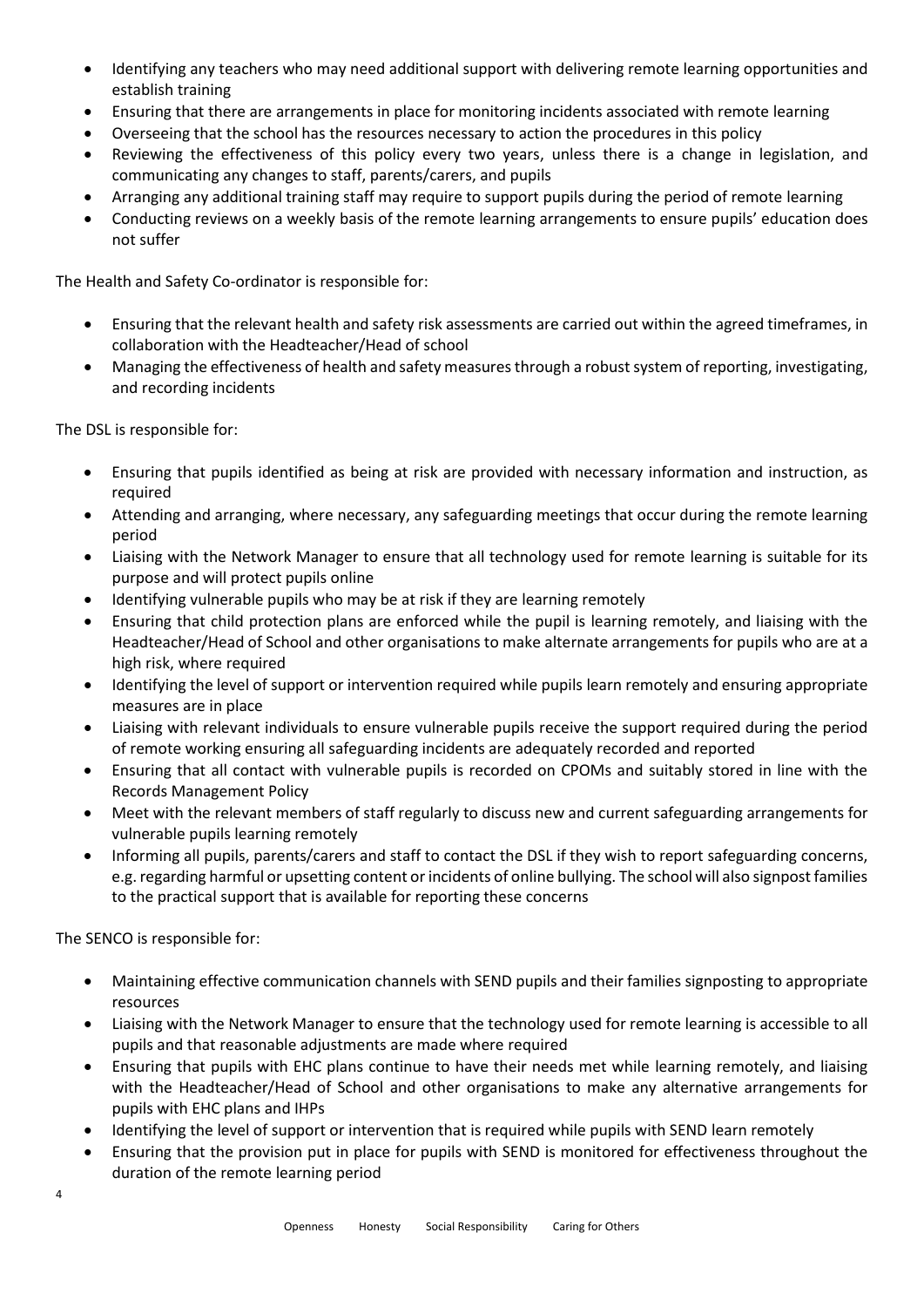The Network Managers are responsible for:

- Ensuring that all computer programs used for remote learning are compliant with the GDPR and the Data Protection Act 2018
- Ensuring any equipment on loan has been Portable Appliance Tested and is in good working order
- Arranging the procurement of any equipment or technology required for staff to teach remotely and for pupils to learn from home
- Ensuring value for money when arranging the procurement of equipment or technology
- Ensuring that all school-owned devices used for remote learning have been asset tagged and add to Every asset system, enrol into g-suite, prepare the loan document form using policy example, prepare a document to record device assignments (just device name, pupil and class) and establish a method for handover. Suitable anti-virus software MUST be installed, have a secure connection, can recover lost work, and allow for audio and visual material to be recorded, where required
- Ensuring that any programs or networks used for remote learning can effectively support a large number of users at one time, where required, e.g. undertaking 'stress' testing
- Working with the SENCO to ensure that the equipment and technology used for learning remotely is accessible to all pupils and staff.
- Communicate to parents/carers via email about any precautionary measures that need to be put in place if their child is learning remotely using their own/family-owned equipment and technology, e.g. ensuring that their internet connection is secure

Staff members are responsible for:

- Adhering to this policy at all times during periods of remote learning
- Maintaining the agreed remote learning platform and uploading work linked to the curriculum covered in school
- Maintaining online communications in line with the school expectations during remote learning periods
- Reporting any health and safety incidents to the health and safety co-ordinator and asking for guidance as appropriate
- Reporting any safeguarding incidents to the DSL and asking for guidance as appropriate
- Taking part in any training conducted to meet the requirements of this policy, including training on how to use the necessary electronic equipment and software
- Reporting any dangers or potential dangers they identify, as well as any concerns they may have about remote learning, to the Headteacher/Head of School
- Reporting any defects on school-owned equipment used for remote learning to a Network Manager
- Adhering to the Staff Code of Conduct at all times
- Working with the Headteacher/Head of School to agree a solution focused approach when establishing remote learning.
- Participating positively in the delivery of remote learning, feedback or planning of learning as part of the teaching team, depending on the individual circumstances at home roles will be assigned across the team.

Parents/Carers are responsible for:

- Adhering to this policy at all times during periods of remote learning
- Ensuring their child is available to learn remotely at the times set out in this policy, and that the schoolwork set is completed on time and to the best of their child's ability
- Reporting any technical issues to the school as soon as possible
- Ensuring that their child always has access to remote learning material during the times set out in this policy
- Reporting any absence in line with school policy
- Ensuring their child uses the equipment and technology used for remote learning as intended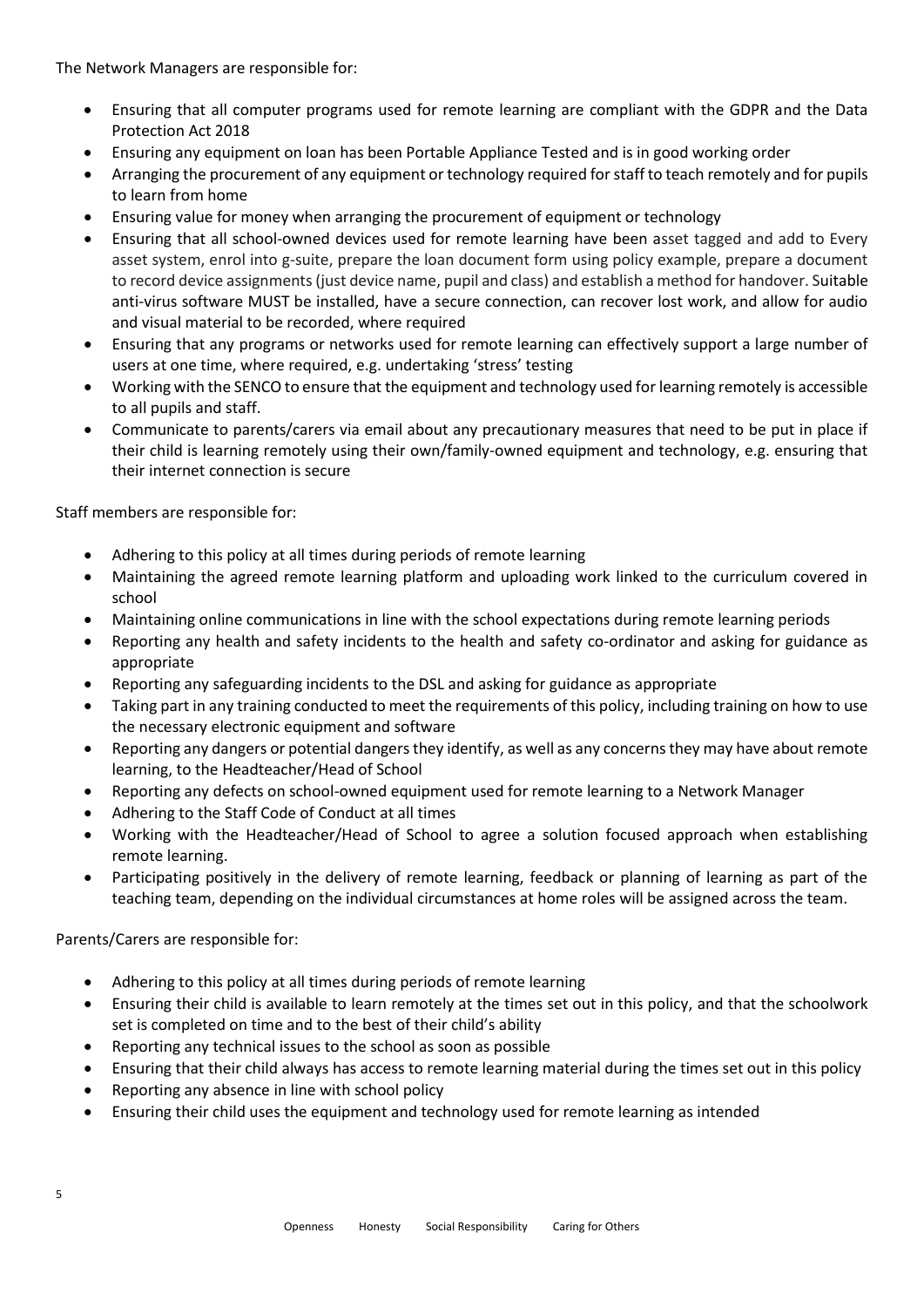Pupils are responsible for:

- Adhering to this policy at all times during periods of remote learning
- Ensuring they are available to learn remotely at the times set out in this policy, and that their schoolwork is completed on time and to the best of their ability
- Reporting any technical issues to their teacher as soon as possible
- Ensuring they have access to remote learning material and notifying a responsible adult if they do not have access
- Notifying a responsible adult if they are feeling unwell or are unable to complete the schoolwork they have been set.
- Ensuring they use any equipment and technology for remote learning as intended.
- Adhering to the Behaviour Policy at all times, pupils not using devices or software as intended will be disciplined in line with the Behaviour Policy

## **Mental Health & Well-being of Staff and Pupils**

Staff are responsible for:

- Taking reasonable care of their own health, safety and well-being
- Maintaining a healthy workstation
- Taking regular breaks away from the computer or iPad to avoid fatigue
- Participating in frequent interaction either in person or via face to face technology in order to avoid feelings of isolation and loneliness
- Advising their manager if they are concerned about issues relating to their workload, working pattern or health and safety risks
- Replying to messages, setting work and giving feedback on activities during the normal teaching hours, 9.00am-2.55pm

Parents/Carers are responsible for:

- Ensuring that children take regular breaks, get fresh air, exercise and maintain a reasonable balance between online engagement and offline activities
- Ensuring that their children only send messages and queries that are in relation to tasks set by the teacher or in response to questions that the teacher may ask them directly
- Adhering to the Acceptable Use Policy and refrain from taking screenshots or copying any information, messages or posts to share on social media

## **Resources**

#### Learning materials

For the purpose of providing remote learning, the school may make use of:

- Work booklets
- Email
- Past and mock exam papers
- Online learning portals
- Educational websites
- Reading tasks
- Live webinars
- Pre-recorded video or audio lessons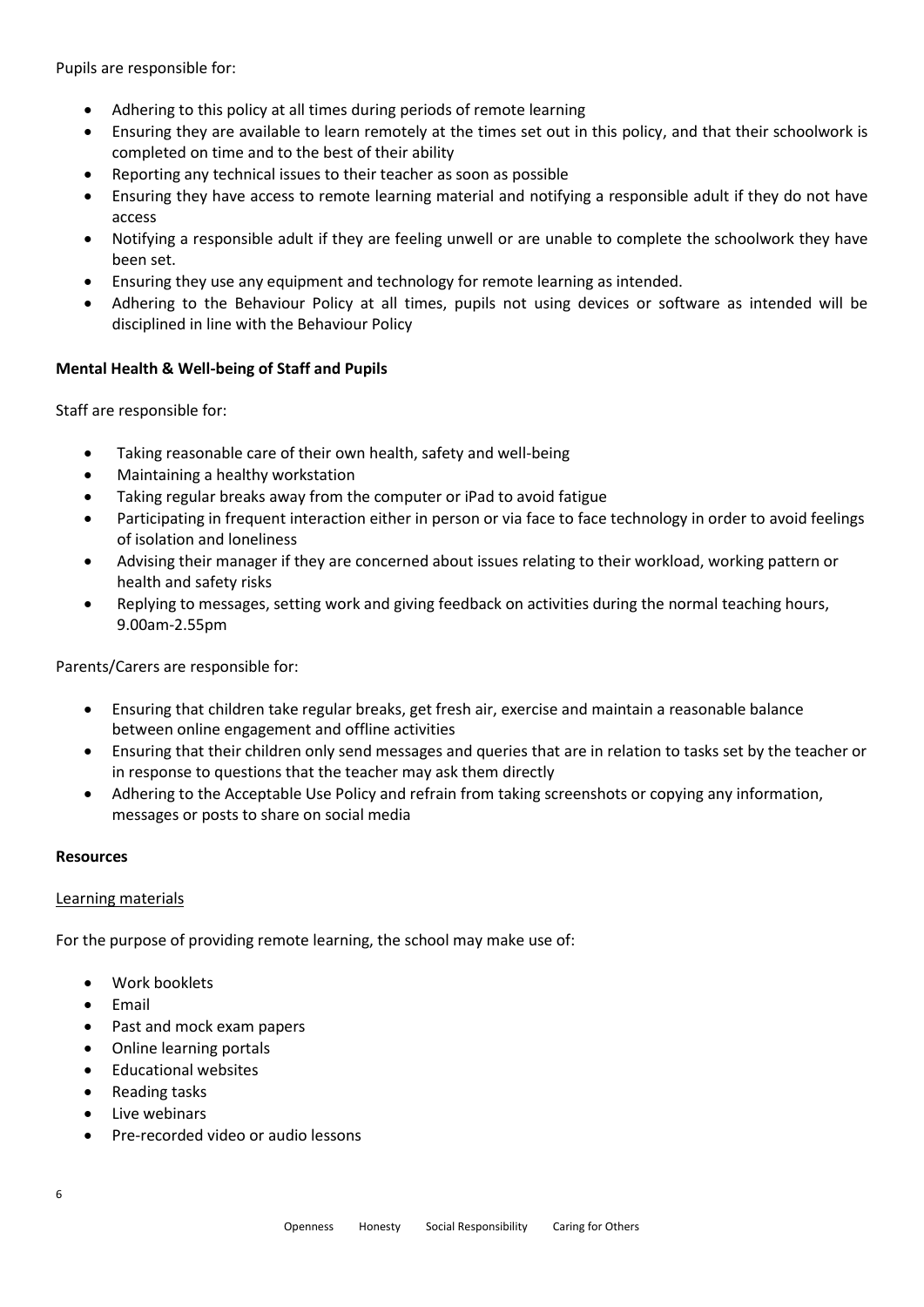Teachers will review the DfE's list of [online education resources](https://www.gov.uk/government/publications/coronavirus-covid-19-online-education-resources) and utilise these tools as necessary, in addition to existing resources. Reasonable adjustments will be made to ensure that all pupils have access to the resources needed for effective remote learning.

Lesson plans will be adapted to ensure that the curriculum remains fully accessible via remote learning, where practical – where this is not practical, the school will ensure pupils can catch up on these areas of the curriculum when they return to school. The arrangements for any 'live' classes, e.g. webinars, will be communicated via email no later than one day before the allotted time and kept to a reasonable length of no more than one hour per session.

Please also see Home Learning Agreement Document and Remote Learning Offer.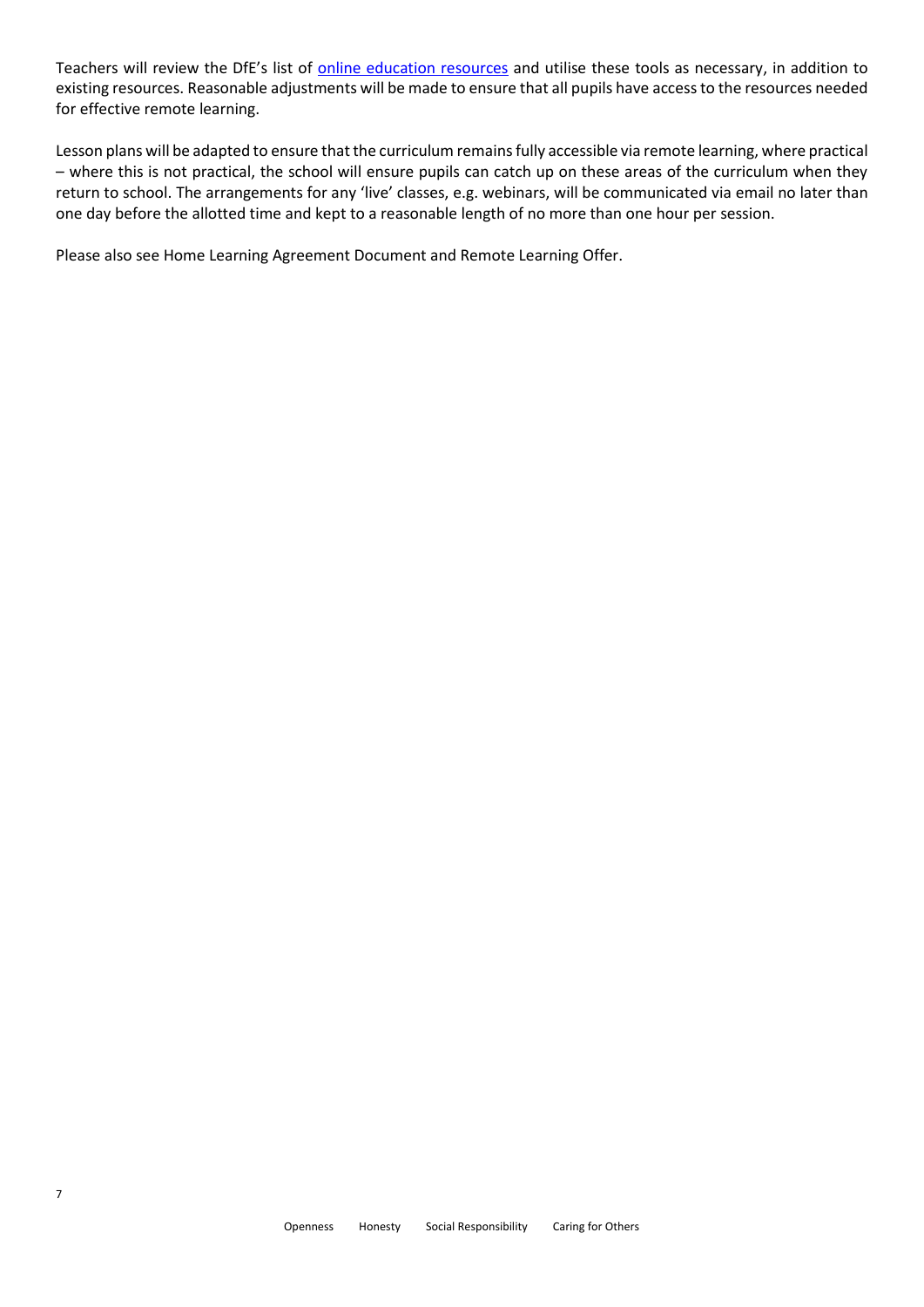#### **Marking and feedback**

All schoolwork set through remote learning must be:

- Complete when returned to the relevant member of teaching staff
- Returned before the deadline set by the relevant member of teaching staff
- Completed to the best of the pupil's ability
- The pupil's own work
- Returned to the pupil, once marked, by an agreed date

The school expects pupils and staff to maintain a good work ethic and a high quality of work during the period of remote learning.

Pupils are accountable for the completion of their own schoolwork – teaching staff will contact parents via school telephone if their child is not completing their schoolwork or their standard of work has noticeably decreased.

Work that cannot be completed for genuine reasons will be completed when the pupil returns to school.

Teaching staff will monitor the academic progress of pupils with and without access to the online learning resources and discuss additional support or provision with the Headteacher/Head of School as soon as possible.

#### **Food provision**

The school will signpost parents/carers via letter towards additional support for ensuring their children continue to receive the food they need, e.g. food banks.

Where applicable, the school may provide the following provision for pupils who receive FSM:

- Keeping the school canteen open during lunchtimes
- Making food hampers available for delivery or collection
- Providing vouchers to families

#### **Costs and expenses**

- The school will not contribute to any household expenses incurred while pupils learn remotely, e.g. heating, lighting, or council tax
- The school will not reimburse any costs for childcare
- If a pupil is provided with school-owned equipment, the pupil and their parent/carer will sign and adhere to the ICT Acceptable Use Agreement prior to commencing remote learning
- The school will not be responsible for providing access to the internet off the school premises and will not be responsible for providing online safety software, e.g. anti-virus software, on devices not owned by the school

#### **Online safety**

This section of the policy will be enacted in conjunction with the school's Online Safety & ICT Policy and The Acceptable use Policy. The school will risk assess the technology used for remote learning prior to use and ensure that there are no privacy issues or scope for inappropriate use.

All staff and pupils using video communication must:

- Communicate in groups one-to-one sessions are not permitted
- Wear suitable clothing this includes others in their household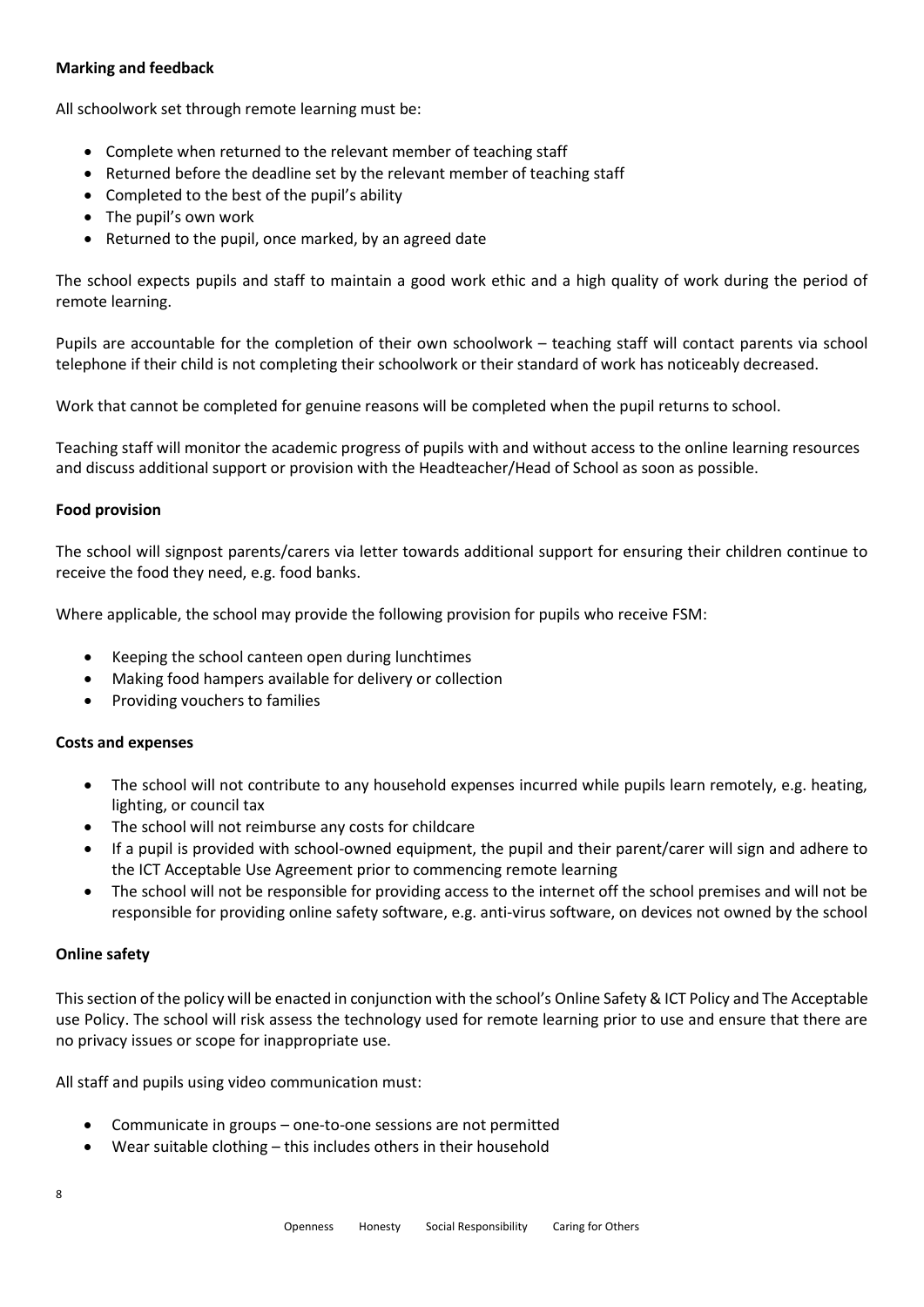- Be situated in a suitable 'public' living area within the home with an appropriate background 'private' living areas within the home, such as bedrooms, are not permitted during video communication
- Use appropriate language this includes others in their household
- Maintain the standard of behaviour expected in school
- Use the necessary equipment and computer programs as intended
- Not record, store, or distribute video material without permission
- Ensure they have a stable connection to avoid disruption to lessons
- Always remain aware that they are visible

All staff and pupils using audio communication must:

- Use appropriate language this includes others in their household
- Maintain the standard of behaviour expected in school
- Use the necessary equipment and computer programs as intended
- Not record, store, or distribute audio material without permission
- Ensure they have a stable connection to avoid disruption to lessons
- Always remain aware that they can be heard
- During the period of remote learning, staff will make calls to homes of children from the school site or, in some circumstances, from home. Parent/carer contacts will be shared on the onedrive and staff members must delete the numbers from their call log. Schools may provide a school phone if the member of staff could not/should not attend school.

The school will maintain regular contact with parents/carers to:

- Reinforce the importance of children staying safe online
- Ensure parents/carers are aware of what their children are being asked to do, e.g. sites they have been asked to use and staff they will interact with.
- Encourage them to set age-appropriate parental controls on devices and internet filters to block malicious websites
- Direct parents/carers to useful resources to help them keep their children safe online

#### **Home Visits**

All home visits **must**:

- Have at least one suitably trained individual present
- Be undertaken by no fewer than two members of staff
- Be suitably recorded on CPOMS and the records stored so that the DSL has access to them
- Actively involve the pupil

#### **Data protection**

This section of the policy will be enacted in conjunction with the school's Data Protection Policy.

- Staff members will be responsible for adhering to the GDPR when teaching remotely and will ensure the confidentiality and integrity of their devices at all times
- Sensitive data will only be transferred between devices using the onedrive links
- Parents'/Carers' up-to-date contact details will be collected prior to the period of remote learning
- All contact details will be stored in line with the Data Protection Policy and retained in line with the Records Management Policy
- The school will not permit paper copies of contact details to be taken off the school premises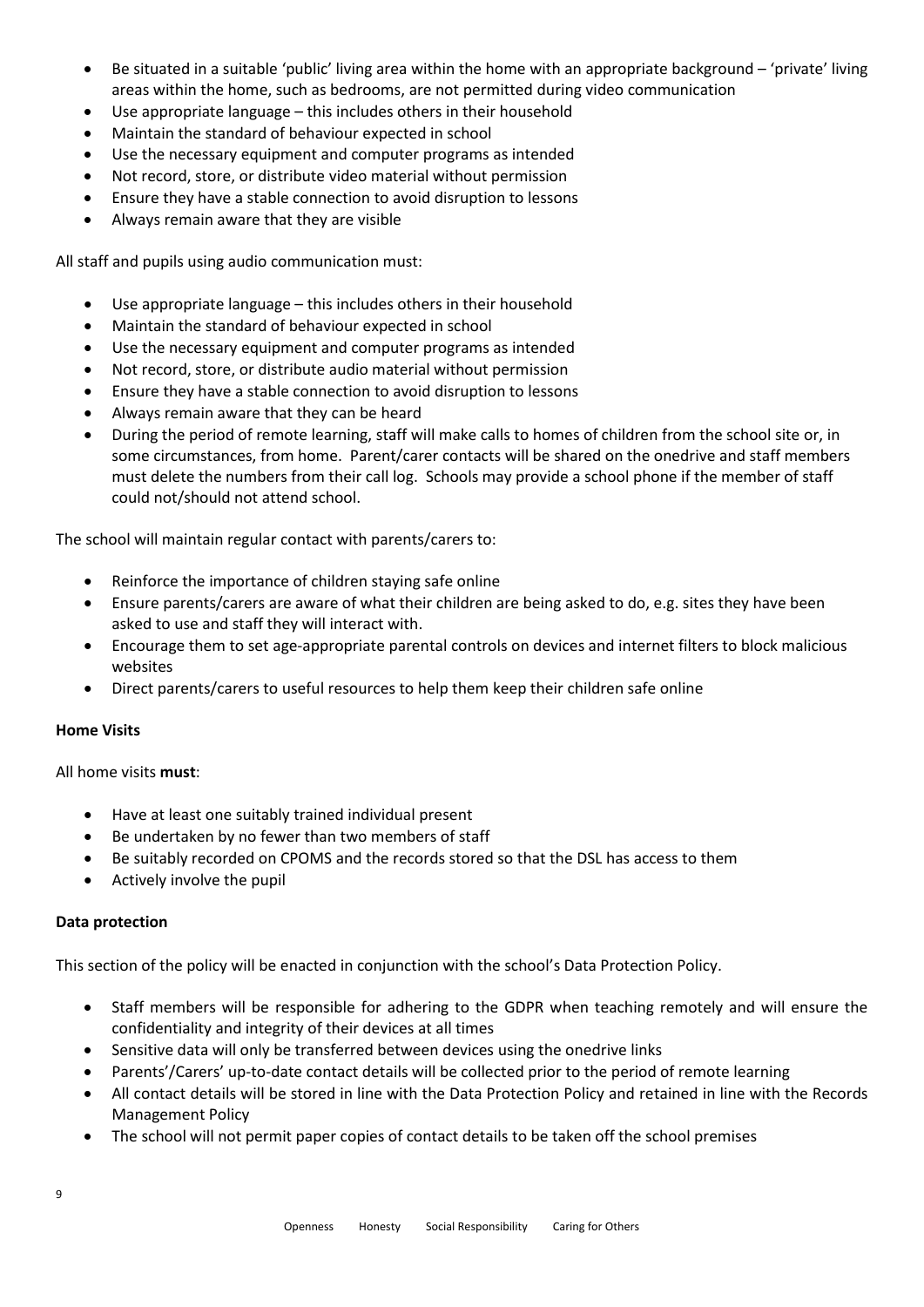- Pupils are not permitted to let their family members or friends use any school-owned equipment which contains personal data
- Any breach of confidentiality will be dealt with in accordance with the Trust Code of Conduct Policy
- Any intentional breach of confidentiality will be dealt with in accordance with the Trust Disciplinary Policy

#### **School day and absence**

Pupils will be present for remote learning by the times set for their Year Group from Monday to Friday, with the exception of breaks and lunchtimes, as outlined below 9.2. Breaks and lunchtimes will take place at the time set by individual Year Groups

Pupils are not expected to do schoolwork during break times.

Pupils with SEND or additional medical conditions who require more regular breaks, e.g. sensory breaks, are not expected to do schoolwork during their breaks.

Pupils who are unwell are not expected to be present for remote working until they are well enough to do so.

Parents/carers will inform the school no later than 8.30am if their child is unwell via the usual reporting procedure. The school may monitor absence and lateness in line with the **Attendance Policy** and guidance from the DfE.

#### **Health and safety**

This section of the policy will be enacted in conjunction with the school's Health and Safety Policy.

- Teaching staff will ensure pupils are shown how to use the necessary equipment and technology safely and correctly prior to the period of remote learning
- If using electronic devices during remote learning, pupils will be encouraged to take a five minute screen break every two hours
- Screen break frequency will be adjusted to five minutes every hour for younger pupils or pupils with medical conditions who require more frequent screen breaks

#### **Monitoring and review**

This policy will be reviewed on an every two years by the Trust or following a significant school closure such as during a pandemic.

Any changes to this policy will be communicated to all members of staff and other stakeholders.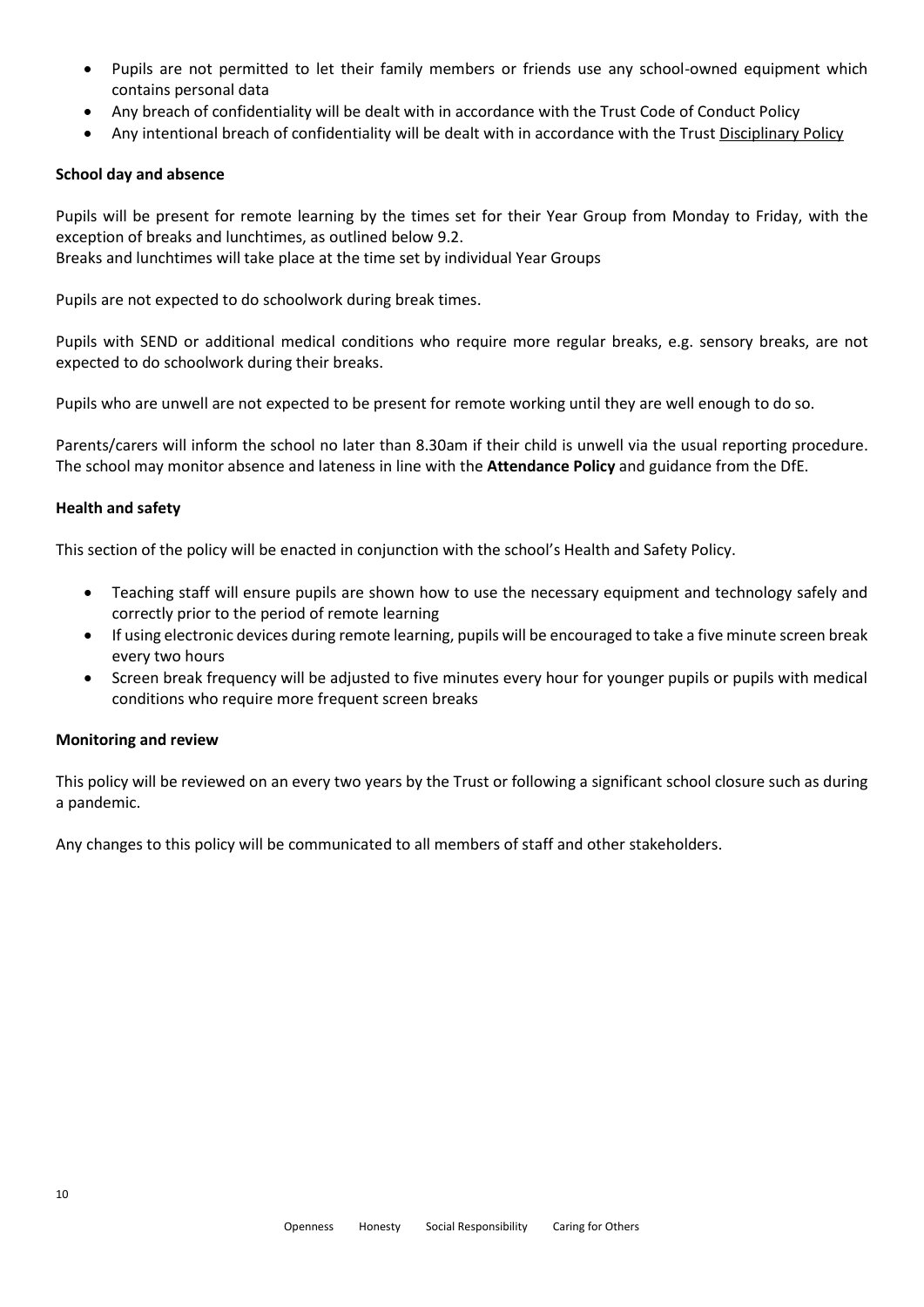The laptop computer or tablet will be loaned to you while you are a pupil is at this school.

While the laptop/tablet is in your care, the following should be noted:

- 1. The laptop/tablet remains the property of ……………………………………….. School and is only for the use of the pupil to whom it is loaned.
- 2. The laptop/tablet will only be used for school work, and not for any private work.
- 3. If used at home, insurance cover is the responsibility of the individual to whom the laptop/tablet is loaned. You will need to ensure that your home insurance covers the replacement of the computer if necessary, noting the interest of ………………………………….. School as the owner. It is recommended that this is obtained in writing.
- 4. Only software licensed to the school, authorised by the Headteacher/Head of School and installed by the school ICT staff may be used.
- 5. Should any faults occur, the school ICT staff must be advised as soon as possible so they may undertake any necessary repairs. Under no circumstances should you attempt to fix suspected faults.
- 6. Training on the use of the laptop/tablet and how to access the Internet, email and installed programs may be provided, as necessary, by the ICT staff. ICT staff remain your first point of contact should you have any concerns or queries about the use or function of the laptop/tablet.
- 7. Any telephone charges incurred by you accessing the internet from home (where possible) are not chargeable to the school.
- 8. If the laptop/tablet is damaged through negligence whilst in your care, you will be required to pay the costs of replacement. This would include but is not limited to, damage caused by liquid spillage or screens being shut whilst there are objects on the keyboard.
- 9. All users of the laptop/tablet must adhere to LA and school policies regarding appropriate use, data protection, computer misuse and heath and safety.
- 10. It is the responsibility of the parent/carer to ensure that the school device is linked to the filtering system in the home wifi (if present) and all children are supervised during use.

I agree to the terms and conditions above.

Signed **Example 20** Signed **Example 20** Signed **Example 20** and  $\overline{D}$ 

Laptop/tablet Make: Model: Serial Number: Network name:

Loaned to: Authorised by: